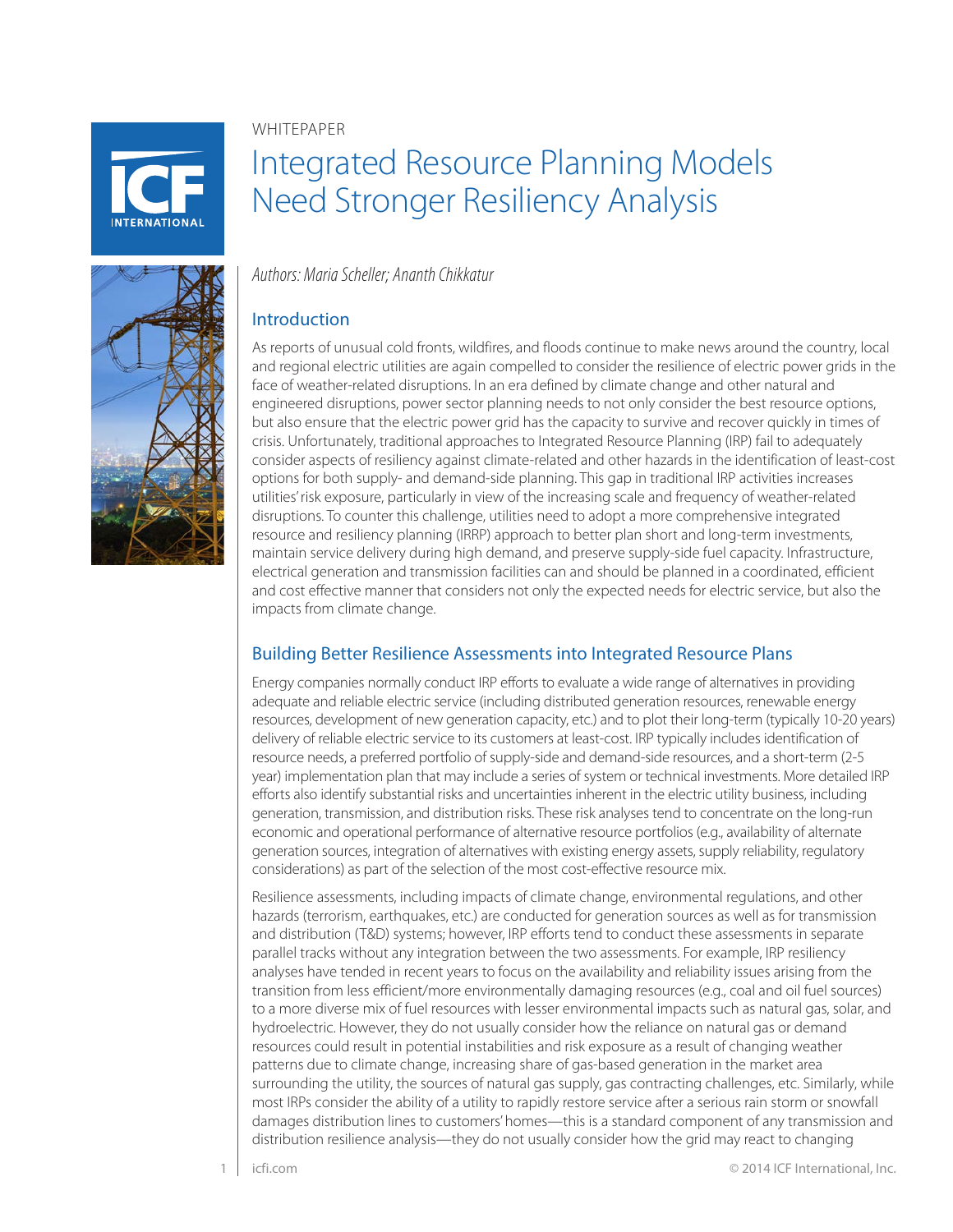

temperature and precipitation extremes in the future due to climate change. Further, resiliency in the face of a coordinated emergency management is another key consideration. Hence, there is an increasing need to conduct a more comprehensive and rigorous resilience analysis that overlaps the generation and transmission/distribution tracks in order to address the significant risks introduced by global climate change.

#### IRP Efforts Need Stronger Climate Resilience Analysis in Long Term Generation and T&D System Risks

As recognized in an August 2013 report from the Executive Office of the President**<sup>1</sup>** , extreme weather due to ongoing climate change is the leading cause of power outages in the United States. Over the period of 2003 -2012, severe weather caused 679 widespread power outages around the country and cost the American economy an average of \$18 - \$33 billion. Most of the current climate change projections show that the incidence and intensity of severe weather (e.g., larger and more powerful storm systems, more dramatic temperature fluctuations, and prolonged periods of drought in different areas of the United States) will increase over the next several years. As severe weather risks increase, so do the risks of significant power outages and selection of inappropriate resources in the long term.

The United States power grid regularly faces a number of weather-related threats, from Hurricane Sandy in 2012 and the deep cold of the 2013/14 winter season, the wildfires in California and the flash floods in Arizona. In the California drought/wildfire example, the power

#### **Learning the Lessons from the 2014 Polar Vortex**

The "Polar Vortex" event in early January 2014 created a challenging resource management problem for electric providers throughout the Northeast and Midwest, the area's most profoundly impacted by the deep cold. A significant percentage of generation capacity is fueled by natural gas; when temperatures plummeted throughout the Northeast, more of the region's natural gas feed was allocated for heating purposes. This strained the ability of natural gas distributors to allocate sufficient quantities to cover increased power generation demand, and caused a spike in the price some firms paid for critical natural gas fuel. While ultimately most firms avoided a disruption of generation capability, ICF analysts estimated that some came very close to brownout at the peak of the winter storm season.

grid faces multiple and comingled threats. On the supply side, the persistent drought has caused reductions in hydroelectric power generation, and the closure of the San Onofre Nuclear Generating Station also limited the overall power supply in Southern California. Wildfires threaten transmission and distribution lines, but the overall demand is also increasing due to the high temperatures in the region. While efforts are underway to mitigate these risks and prevent widespread outages, such as purchases of additional electrical supply and increased use of solar power, the resilience of California's utilities is being truly tested. Unfortunately, California's utilities are not alone in confronting these increasingly severe weather-related threats. To name only a few recent examples, the increased glacial melt in British Columbia stressed the capabilities of the region's dams, large ice storms caused power outages throughout the Southeast U.S., and the harsh "Polar Vortex" events during January 2014 challenged the abilities of electric power suppliers from the Midwest to the Northeast to access sufficient natural gas and other fuel supplies, which were also experiencing their own transmission and demand issues.

1. "Economic Benefits of Increasing Electric Grid Resilience to Weather Outages," Executive Office of the President, August 2013 (http://energy.gov/sites/prod/files/2013/08/f2/Grid%20Resiliency%20Report\_FINAL.pdf)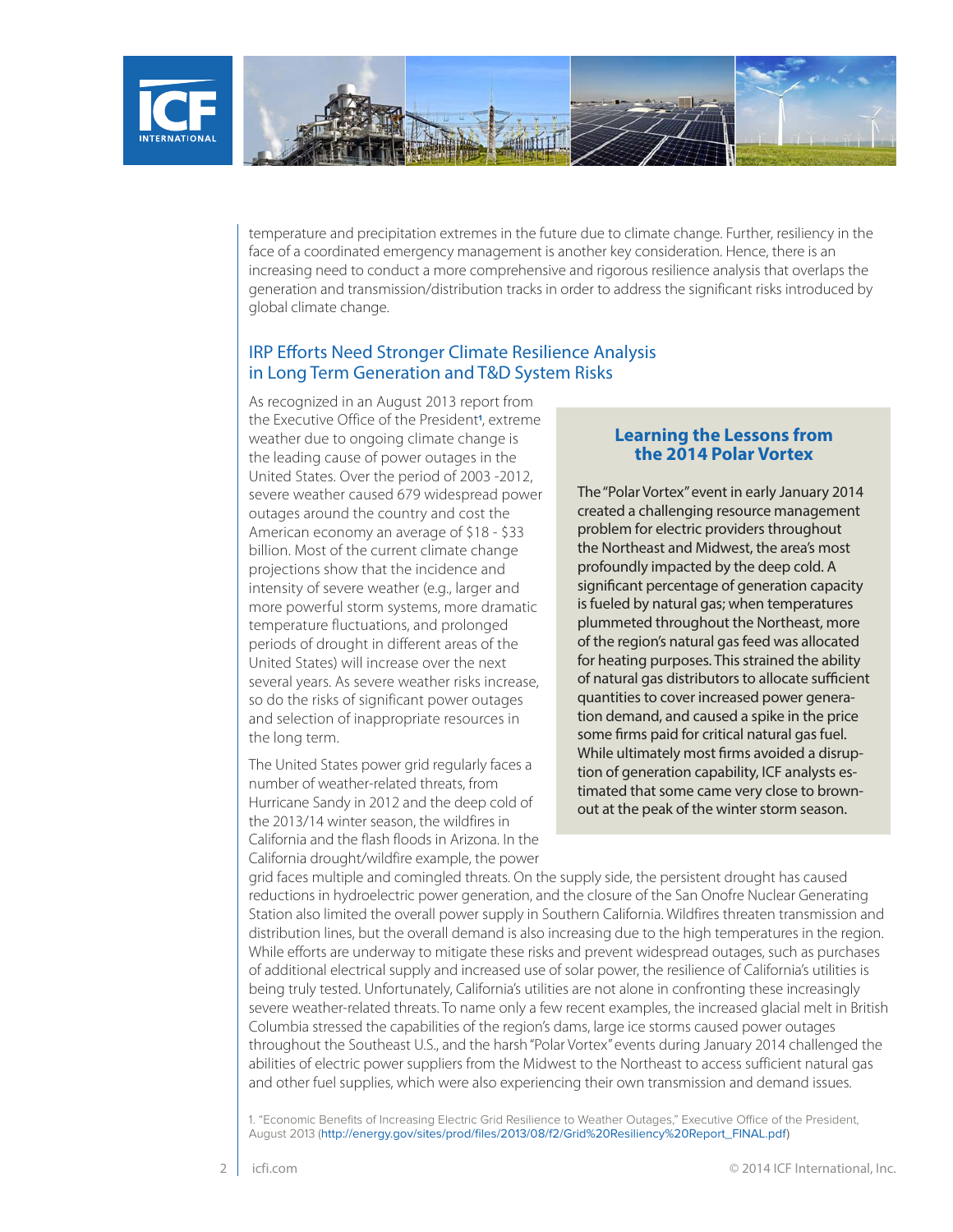

However, it is not just the natural forces that can affect power systems. Acts of terrorism, flooding, fallen trees, improper maintenance, insufficient spare parts, and other hazards can greatly increase risks of power system failures. In the face of these increased risks, energy companies will be compelled to reconsider how they evaluate both long and short term risks to their infrastructure and incorporate more comprehensive resilience assessments into their traditional long term IRP analyses, as well as their short term emergency planning.

IRP analyses often fail to give adequate consideration to the impacts of climate-related shocks on generation, as well as transmission and distribution systems. Instead, they are often just focused on least-cost selection of generation and fuel resources, with a static perspective on their performance. Given the spread of distributed energy resources and the changes in the fuel diversity and technology deployments of generation market operators, however, it becomes critical to understand and appropriately model the resilience implications of distributed generation systems. As energy firms retire older fuel sources (e.g., closing or reducing coal-burning generators for regulatory or environmental reasons, retiring nuclear generation facilities) and replace them with more diverse distributed generation options such as natural gas-fueled generators and renewables (which themselves have unique resiliency challenges), the potential risk of severe weather-related shocks can increase and must be modelled appropriately in IRP analyses.

Many of the same pressures that drive the deployment of distributed electricity generation (e.g., consumption and grid performance demands in congested areas, environmental/regulatory influencers on applied technology and fuel selection, increased development of cogeneration facilities, differential costs per kWh by fuel type) will also drive increased consideration of generation resilience issues as a risk management priority and competitive differentiator.

Therefore, the IRP framework needs to take into account aspects of resiliency against climate and other hazards. An Integrated Resource and Resiliency Plan would incorporate deeper simulations including transmission planning than traditional planning approaches to establish appropriate considerations of risks in developing new system investments. While utility commissions and state regulations may not yet require such deeper analysis, such prudent planning will better position utilities in addressing uncertainties while increasing resilience and reliability.

## Building a Strong Integrated Resource and Resiliency Plan (IRRP)

Strengthening a utility's overall resilience requires a deep understanding of complex, interlinked electric and fuels systems, evaluating the potential impacts and risks of climate change and other hazards, and balancing the needs and wants of utility customers and regulators. Complying with environmental regulations, particularly those aimed at reducing greenhouse gas emissions, are also having major impacts on resource planning decisions both in the short and the long term.

ICF has developed a model for IRRPs which emphases a stronger feedback loop between resilience assessment and planning efforts and least-cost planning models. As seen in Figure 1, this approach uses the traditional IRP methodologies to develop an interim Least-Cost Planning Model that incorporates the utility's supply, demand, and transmission performance and cost characteristics, but then filters that initial model through a more rigorous resilience assessment and planning process that tests the model through a range of potential threat scenarios. These analyses consider the more likely regulatory, environmental, climate change-related, infrastructure, and political risk scenarios, and are used to generate a "resilience-optimized" least cost model. Utilities can use this optimized least cost model to plan investments, champion infrastructure improvements, and optimize operations that strengthen the reliability of both the supply and demand sides of their operations,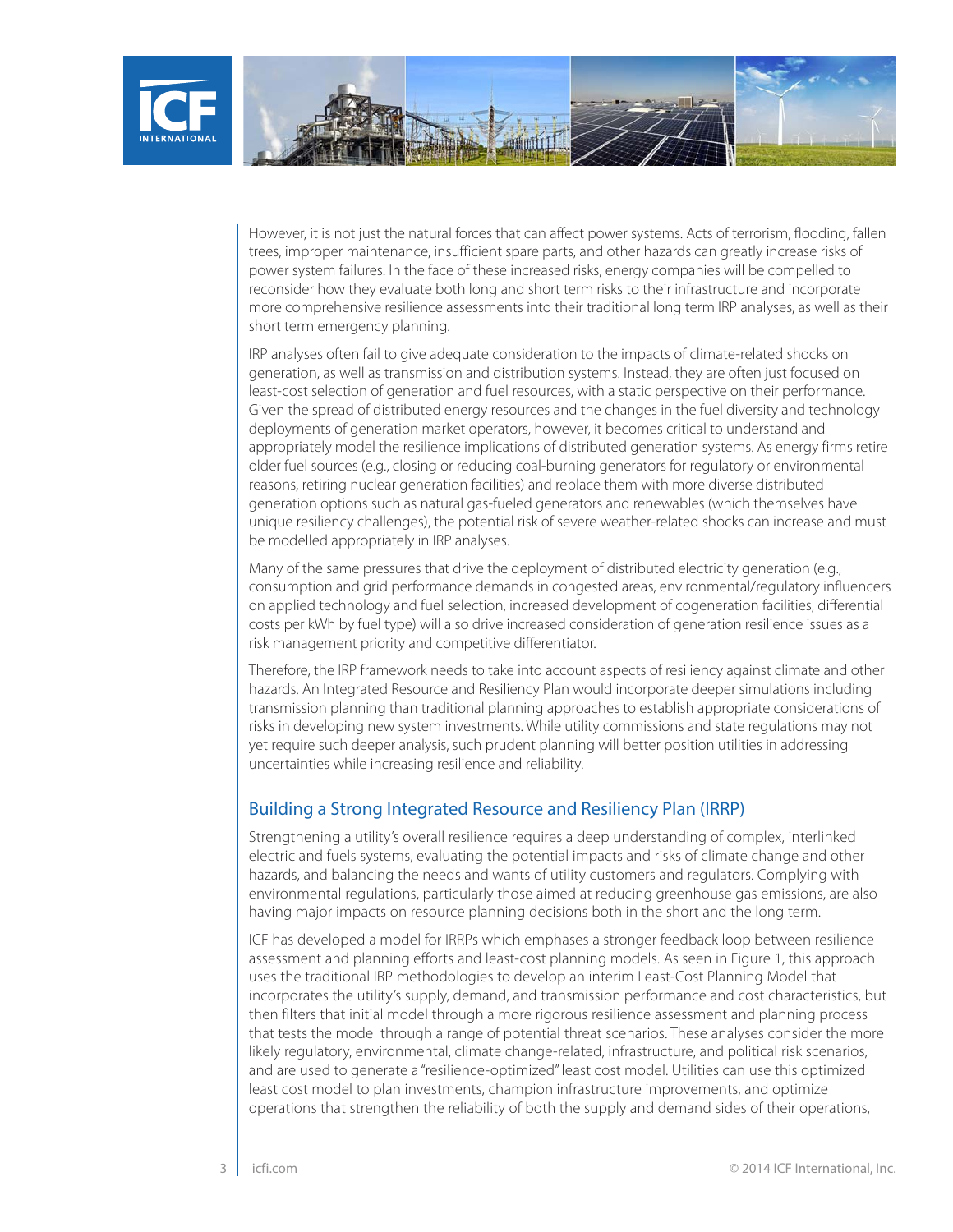

reduce the impacts of weather-related outages, and bolster customer service performance even during peak demand and/or service disruptive events.



The strength of this approach lies in a practical and realistic assessment of resilience threats from multiple sectors across the entirety of the utility's operations, not only the generation and transmission elements, but the customer demand elements that themselves will vary in response to weather-related challenges. A strong IRRP would consider, for example, the ability of a utility to maintain sufficient hydroelectric capability in the face of prolonged droughts and increased population density and demand for water for other purposes, in the case of California.

## IRRP Usefulness in Developing Countries

Utilities operating in developing countries can similarly use the IRRP principles and tools to better design their power systems so that they are better prepared to address impacts of climate change, while ensuring that there is sufficient resources to meet their expanding power demand in a resilient and sustainable manner.

Many developing economies are just embarking on strengthening and expanding their electricity infrastructure; several are on the cusp of new infrastructure development that will be the basis for their long term economic development. As such, they are in a perfect position to incorporate climate and other hazard resilience into their long term planning. There are very good opportunities for better integrating